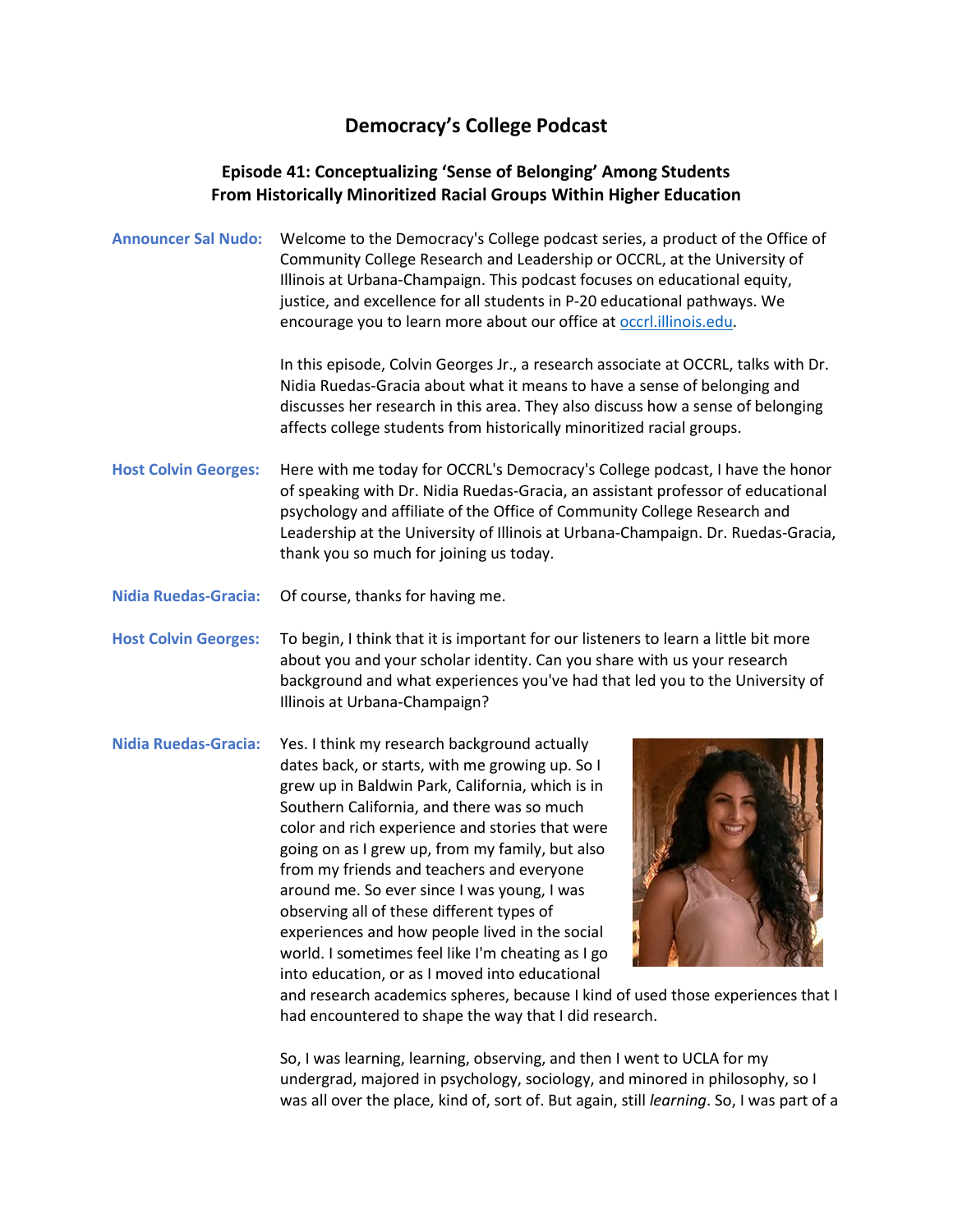or am part of a Latina sorority, Phi Lambda Rho, and again I was learning the whole four years from them, from other fraternities and sororities, from people in my majors, just always learning about people's experiences. And then I started doing research as part of the McNair Scholars program, starting my third year at UCLA, and again, just that kind of catapulted my research career. I was working on a project with Dr. Greenfield in the psychology department, and started shaping what I wanted to do. After that I went to New York University and completed a master's there in human development, and making it a little bit more specific what I wanted to do.

So now I have this UCLA experience, LA experience, now I'm in New York, learning about all kinds of other different types of groups and populations. And then I go to Stanford for my Ph.D. program and work with Dr. Teresa LaFromboise, Geoff Cohen, Hazel Markus, Jelena Obradović, Anthony Antonio there's just so many awesome people there. And *really* growing into my scholar identity. And in essence, what I do now is that I study sense of belonging among underrepresented groups across the lifespan. And in short, what that really means is that I study people's experiences of belonging, so whether they feel like they fit in or not in different contexts, and how that impacts their quality of life, their mental health, their academic performance.

And that has really been, as I reflect back, something that I've *always* cared about and always observed from growing up. I always kind of noticed that this nonacademic or non-hard idea, this kind of thing in the air, this sense of belonging thing was really impacting, influencing the way people acted and behave and their performance either in the workforce or in academia and school.

That's kind of my background and how I got to where I am now. And I'm having a blast; now I'm in the Midwest, so I feel like I'm hitting a bunch of different places and learning about different people and trying to see how this phenomenon of belonging really plays out in different cultural contexts.

- **Host Colvin Georges:** And seeing that you have such an exciting journey and are committed to the success and sense of belonging for students of color, particularly those from first-generation, low-income backgrounds, how do *you* define sense of belonging along with the benefits and challenges when working with students and other campus stakeholders?
- **Nidia Ruedas-Gracia:** It's tough for me because I don't think we're there yet in "sense of belonging research world." There's a lot of different definitions of it and we're kind of trying to figure out what this exactly means. Because it's kind of a blessing and a curse that it's something that everybody kind of knows, "Like, oh, I know what you mean when you say 'belonging.' Oh, I know what you mean when you say, 'Oh, does someone fit in or not?'" But if you ask people to define it, it's actually harder. Some people define it as a feeling, something in the air, so it's hard to pinpoint it.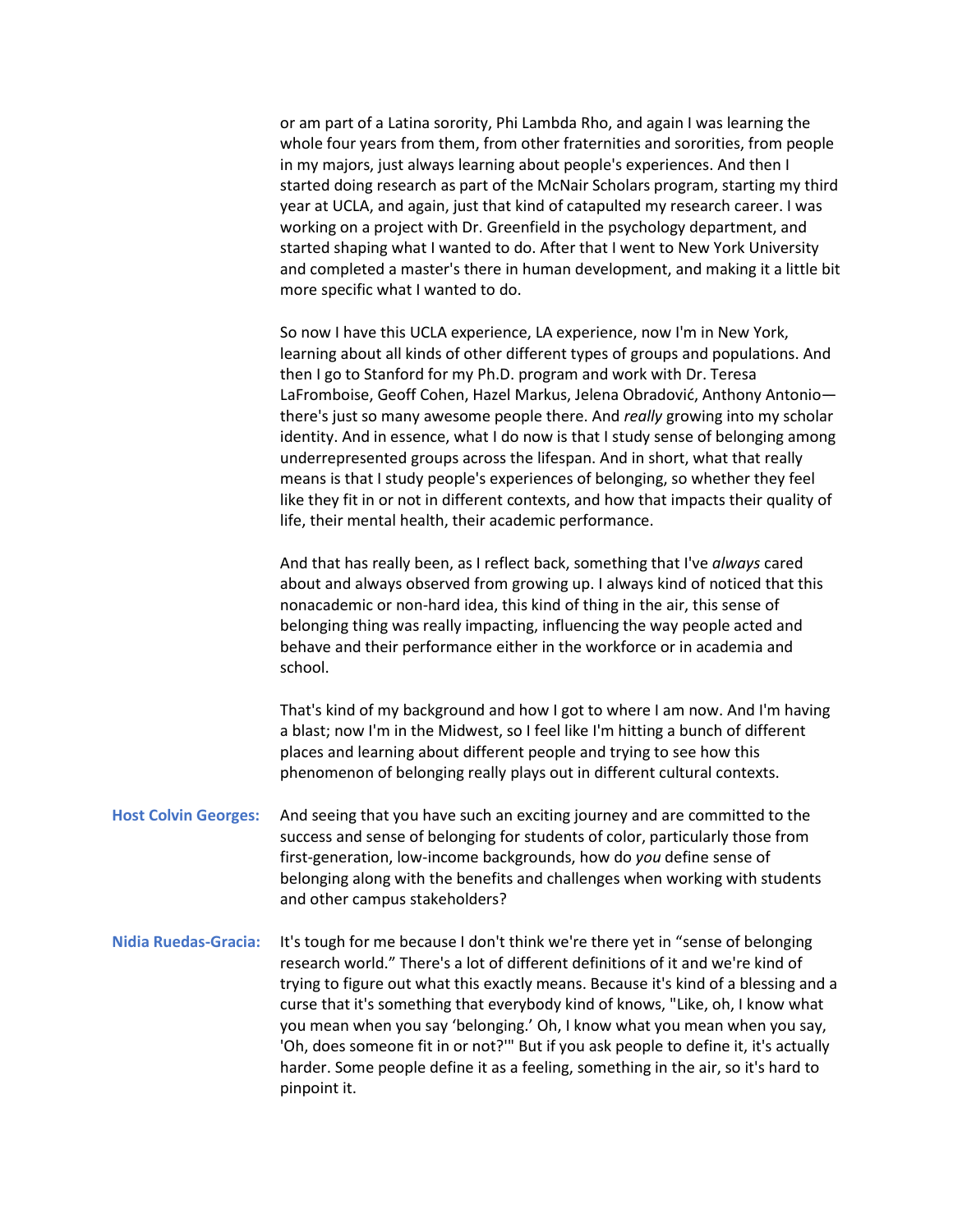|                             | But throughout my studies and throughout the studies that I've read, I would<br>define it as this feeling or perception of fitting in. So, some components might<br>be feeling of mattering. So you're in a context, say your university setting, and<br>you feel like you matter, you feel like someone sees you, so you feel seen, feel<br>like you are part of a group, that you are to the university. So, sense of<br>belonging to me would encompass those feelings, and I think that different<br>cultural products and things around you, things and people around you can<br>influence that feeling.                                                                                                                                                                                                                                                                                                                                                                                                                                                                                                                             |
|-----------------------------|-------------------------------------------------------------------------------------------------------------------------------------------------------------------------------------------------------------------------------------------------------------------------------------------------------------------------------------------------------------------------------------------------------------------------------------------------------------------------------------------------------------------------------------------------------------------------------------------------------------------------------------------------------------------------------------------------------------------------------------------------------------------------------------------------------------------------------------------------------------------------------------------------------------------------------------------------------------------------------------------------------------------------------------------------------------------------------------------------------------------------------------------|
| <b>Host Colvin Georges:</b> | So I have a follow-up to that.                                                                                                                                                                                                                                                                                                                                                                                                                                                                                                                                                                                                                                                                                                                                                                                                                                                                                                                                                                                                                                                                                                            |
| <b>Nidia Ruedas-Gracia:</b> | Yes.                                                                                                                                                                                                                                                                                                                                                                                                                                                                                                                                                                                                                                                                                                                                                                                                                                                                                                                                                                                                                                                                                                                                      |
| <b>Host Colvin Georges:</b> | Does sense of belonging affect all students homogenously, or does this concept<br>differ per racial group and institutional type? And if it does, why or why not?                                                                                                                                                                                                                                                                                                                                                                                                                                                                                                                                                                                                                                                                                                                                                                                                                                                                                                                                                                         |
| <b>Nidia Ruedas-Gracia:</b> | I definitely do not think that it means the same and it has the same impact on<br>different people. We are so colorful, we have so many identities within each and<br>every one of us, that, one, it can be experienced differently, so maybe it's<br>defined differently by different types of people. Not only that, but the<br>association between belonging and other life outcomes can be different. So it<br>could be that maybe among, say, ethnic groups, maybe the association between<br>belonging and, say, academic performance or mental health is stronger for<br>some ethnic groups than others based on history and trauma and just your<br>experience in the United States as an ethnic group. It might have a stronger link<br>to some aspects over others, or there could be some ethnic groups where, say,<br>the link between belongingness and academic performance is a little weaker<br>than other ethnic groups. So I think that sense of belonging can mean different<br>things for different people, but also the effect and impact that it has on a person<br>can be different based on different identities. |
| <b>Host Colvin Georges:</b> | So, as we know, within higher education right now, there is a lot of concepts<br>and a lot of information and conversations being had around sense of<br>belonging. My next question is wanting to know who's responsibility is it to<br>create a sense of belonging for students? Is it the faculty, campus<br>administrators and/or the students themselves?                                                                                                                                                                                                                                                                                                                                                                                                                                                                                                                                                                                                                                                                                                                                                                            |
| <b>Nidia Ruedas-Gracia:</b> | I think it's everyone, and not just people that have connections to the university<br>but the community around it as well. We are social beings and I think that no<br>matter how much we try to create space where we have a more individualistic<br>idea of what it means to succeed, from the get-go, almost from birth, or even<br>before, we are collective beings. We are always striving for a sense of<br>community; we're always striving for a place to fit in or belong. And so, I would<br>be remiss to say that sense of belonging, the responsibility of it lands only on<br>the student. I would say that we are collective beings, sense of belonging is a<br>more collectivistic, communal type of phenomenon. And so we need<br>administrators, we need teachers, we need staff, we need counselors, we need<br>community members, church members, we need the restaurants around us, we                                                                                                                                                                                                                                |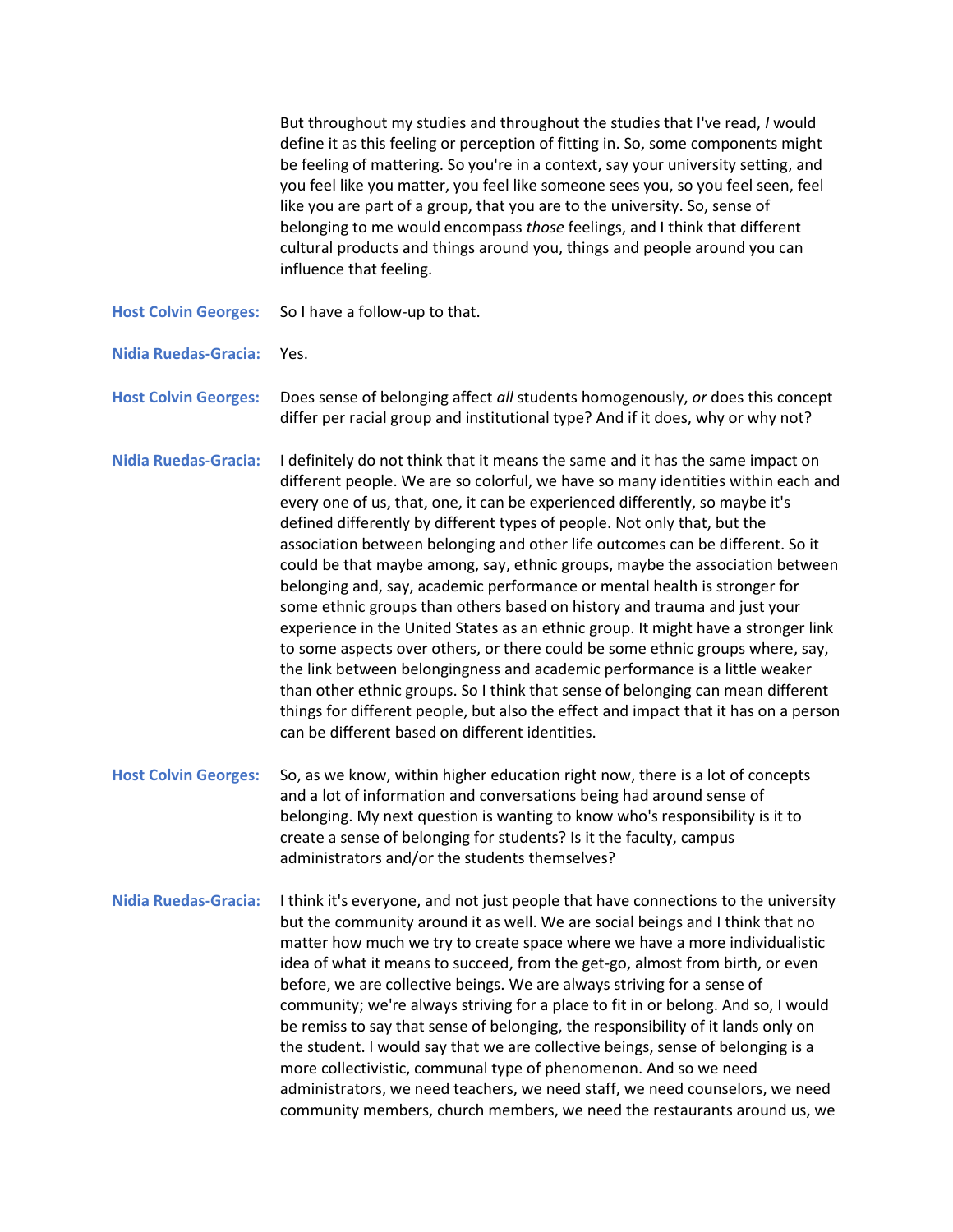need everything, the political climate, kind of need this very holistic support system to foster a sense of belonging and catch all the different types of identities and cultural groups that are, whether we like it or not, are in our social spaces.

**Host Colvin Georges:** The racial diversity of colleges and universities has increased within the past two decades. According to the National Center for Education Statistics, from 2000 to 2016, the total college enrollment rates increased for white students by 3%, black students by 5%, and Hispanic students by 17%. As higher education institutions increase in terms of racial demographics, what critical components of student development should faculty and campus administrators apply when establishing equitable programs and a culturally responsive curriculum allowing students to feel a sense of belonging, especially those from historically minoritized racial groups?

**Nidia Ruedas-Gracia:** I think, first off, one thing that I think is pretty important or fundamental is to understand that you have to be aware and knowledgeable about these different groups. So at its core, just simply understanding the values, the traditions, the practices, the ways of communication that different ethnic groups, or just different cultural groups in general, how they function. Just an understanding and awareness, knowledge of that can help put things in place that don't necessarily cost a lot of money or don't necessarily take up a lot of time. For example, one of my studies, this first-generation, low-income person of color said in the interview, "You know what makes me feel like I belong?" When this dish that his mom would always make and his aunts would always make, the dish would be featured in the dorms. And so to him food was a mode of feeling a sense of belonging, and actually for other students that I've interviewed, same thing. And so even knowing that, what are the foods in different cultural groups, how can we make them here and offer space for these practices, traditions, and values to live?

> One is that understanding of the different cultures. The second critical component I think is to also be kind to each other, because sometimes the elephant in the room, when I'm speaking about these things, are that some people *don't* know what these cultural differences are, but instead of maybe asking, they feel like, "Well, if I ask, then everyone's going to know that I am not culturally cognizant or that I am not aware of this. Or maybe I'm going to take up too much energy or space and I don't want it to be a teaching moment, I want it to take action." And if we cultivate this brave space where we can say, "Okay, I *don't* know every single culture and identity that is in this room, and how about if anybody has energy and space to tell me about it, we can. And now we were a little bit more knowledgeable about that.

And also using those students as resources. So a lot of times, I as an undergrad, was totally fine with someone asking me, like, "Okay, so what food would you like to see in the dorms?" Or "What kinds of resources or how should we incorporate your family-oriented lifestyle into the dorm or into this program?" And I was more than happy to tell them, but sometimes we forget that the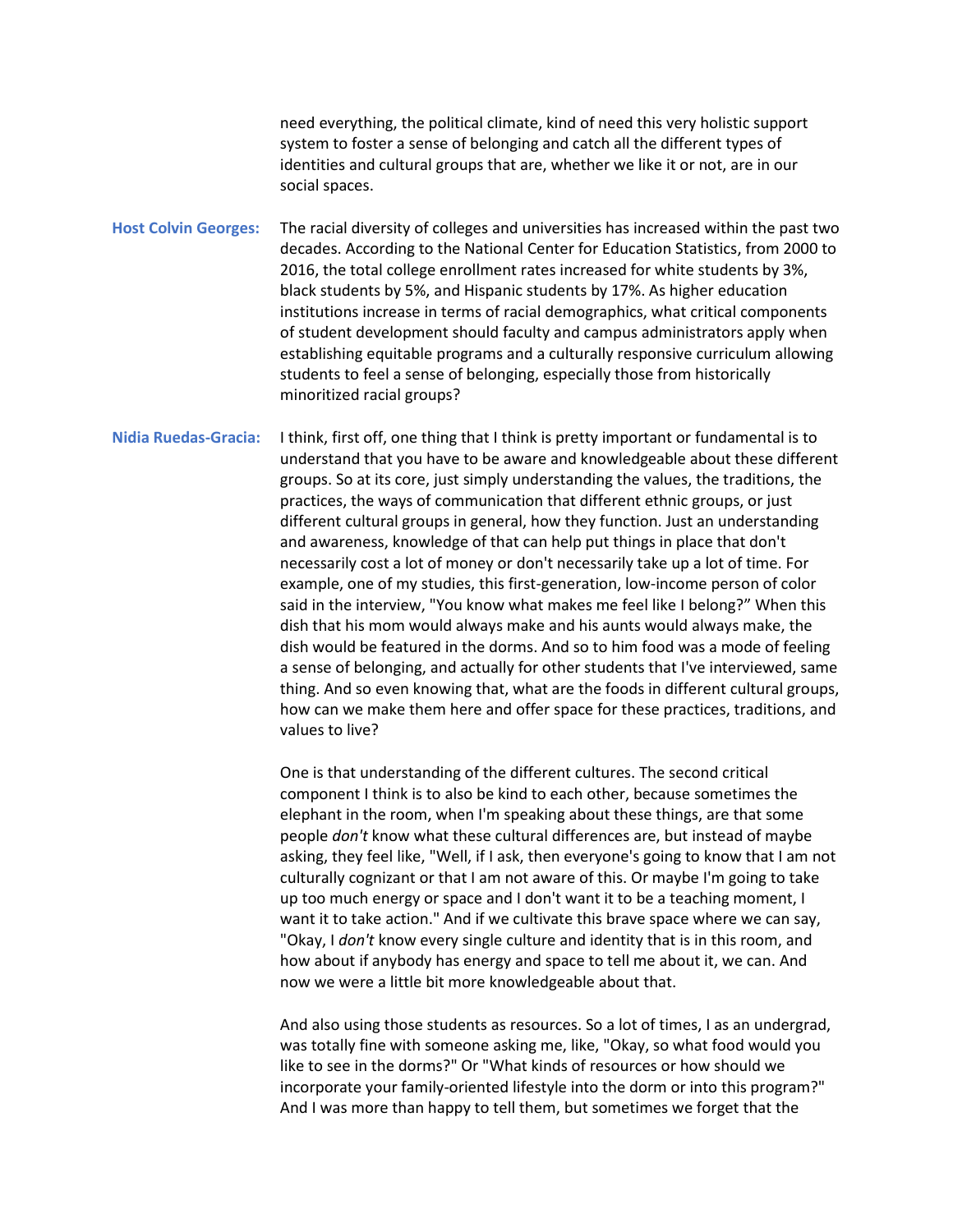students themselves, these cultural populations, aren't in and of themselves funds of knowledge. And so using them—and compensating appropriately using them we can kind of, again, build a collective, holistic plan for encouraging and supporting students in university settings.

**Host Colvin Georges:** I understand that you recently completed a quantitative study examining whether first-generation, low-income students—FLI, as you refer to them experienced a cultural mismatch between their home culture and the postsecondary culture, along with investigating whether their ethnic racial identity facilitated by cultural development. Can you describe this study along with key terms for our listeners, and are there any findings that you would like to share with us?

**Nidia Ruedas-Gracia:** Yes. This study is currently under review. I conducted this study a few years ago with some colleagues of mine, and essentially what we did is we asked firstgeneration, low-income college students, which we and a lot of undergrads and universities are starting to adopt this term of FLI college students, F-L-I. We asked them and non-FLI students about their sense of belonging. We asked them about their affiliation to their ethnic identity, and we really wanted to understand both of these in relation to intersectional identities. Because as a FLI college student, especially in our sample, the FLI college students of color, now you're bringing in two different types of identities. You're bringing in ethnic identity, ethnic racial identity, or the students of color, but you're also bringing an SES identity. If you're a first-generation college student from a low-income background, that's very different from even a first-generation college student that's *not* from a low-income background, which there are some of those.

> And so, now you're bringing in these two identity concepts and adding into the mix, where sometimes we tried to focus on one identity only when we're thinking about college students, but now we're introducing that there is these two identities that could be at play. So, what we did is we asked students, "How much overlap do you feel that you have between your home culture or your culture of origin, your culture back home, and how much overlap does that have with your new university culture?" And what we saw is across the board, whether you were FLI or not, there was a low cultural match. What that means is that in general, college students who are coming into college, they are noticing that there are differences between the university and the home context. So these are two different contexts and they're not completely the same, so that was understood by everyone in both groups.

> But the first interesting thing was that FLI students felt more of a mismatch than non-FLI students. So you see that first-gen, low-income students are noticing that, yes, my home culture and my university culture are different and they're not exactly the same, but the similarities are very, very small. And so, they're noticing that this is a very different setting. The second interesting thing that happened is that within the FLI college students, those that strongly affiliated with their ethnic identity, so they had pride in their ethnic identity, they felt a sense of belonging to their ethnic identity, and they felt a sense of commitment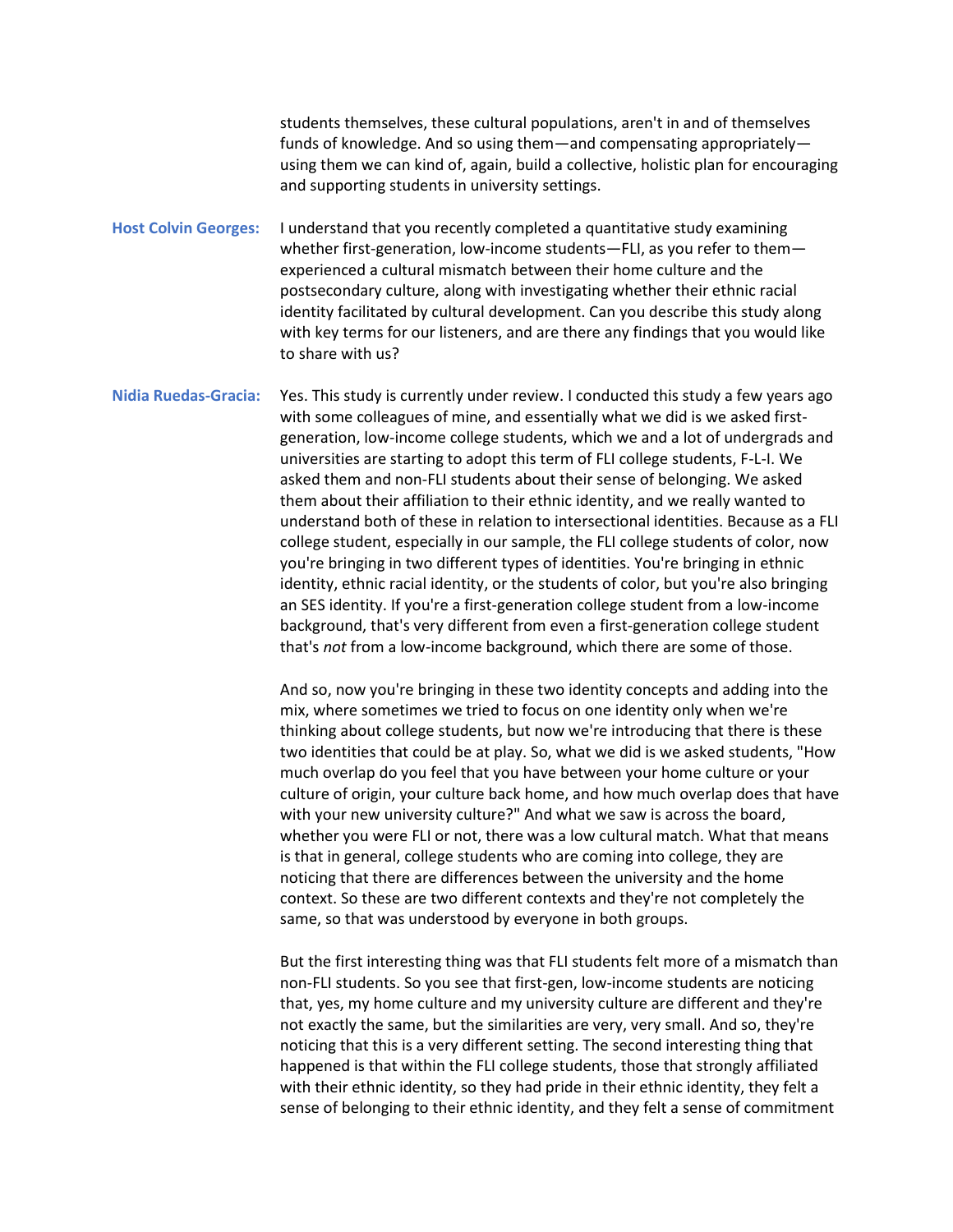to their ethnic identity, those actually felt less of a mismatch than the students who didn't really affiliate with their ethnic identity.

That was really interesting, and so we delved into that a little bit and talked about it a lot. But essentially what we came down to thinking, and we're definitely going to run some new studies after to unpack this, is that if you do have cultural resources and access to that ethnic identities, practices, traditions, and values in the new university setting, and you strongly associate with that ethnicity, then you start seeing more matches between your university context and your home context. So for example, if there's an ethnic-themed dorm or if there's an ethnic-themed cultural center and you say, "Well, I strongly associate with this ethnicity, and look, here's this place in the university that the people look like me, they talk like me, we have the same food from back home," now you're starting to see more matches between your home culture back home and the university culture.

But, if you don't strongly identify with any ethnicity, then maybe when you come in as a first-gen, low-income student, you're starting to see that these two places are very different, your home culture and your university culture. But because you don't have maybe like a strong ethnic identity to hold on to, then it's harder for you to identify places on campus that might offer more of that match. And so, in a way, it's sending this message that ethnic identity or affiliation with ethnic identity, is something that we should actually cultivate and foster in university studies because they could be sources of strengthening sense of belonging, especially for students who do associate or affiliate struggle with their ethnic identity. So having the ethnic-themed dorms, having the cultural centers, having the cultural traditions and practices, having space for them on the university setting, can allow for students to say, "Oh, yes, I do belong here. There are some spaces here that are exactly like home. Now I feel that match."

Although we focused on ethnic identity for this paper, now I'm super-interested in extending that in studies further and addressing other cultural identities, like sexual identity, sexual orientation or gender identity, or SES, migration identities, all kinds of identities, to see if it functions the same way. But that was essentially what we found and got really excited about it, because it kind of shows that ethnic identity could be a protective factor. Doesn't necessarily have to be something that is a weakness or that's stopping you from being bicultural and developing both of your university home culture, actually can help foster this biculturalism and can help you see more matches between the two contexts.

## **Host Colvin Georges:** If students have a higher connection to their ethnic racial identity and a cultural mismatch within the postsecondary setting, does this necessarily mean that the institution is doing *everything* right at creating programs that are inclusive and welcoming to cross-cultural differences?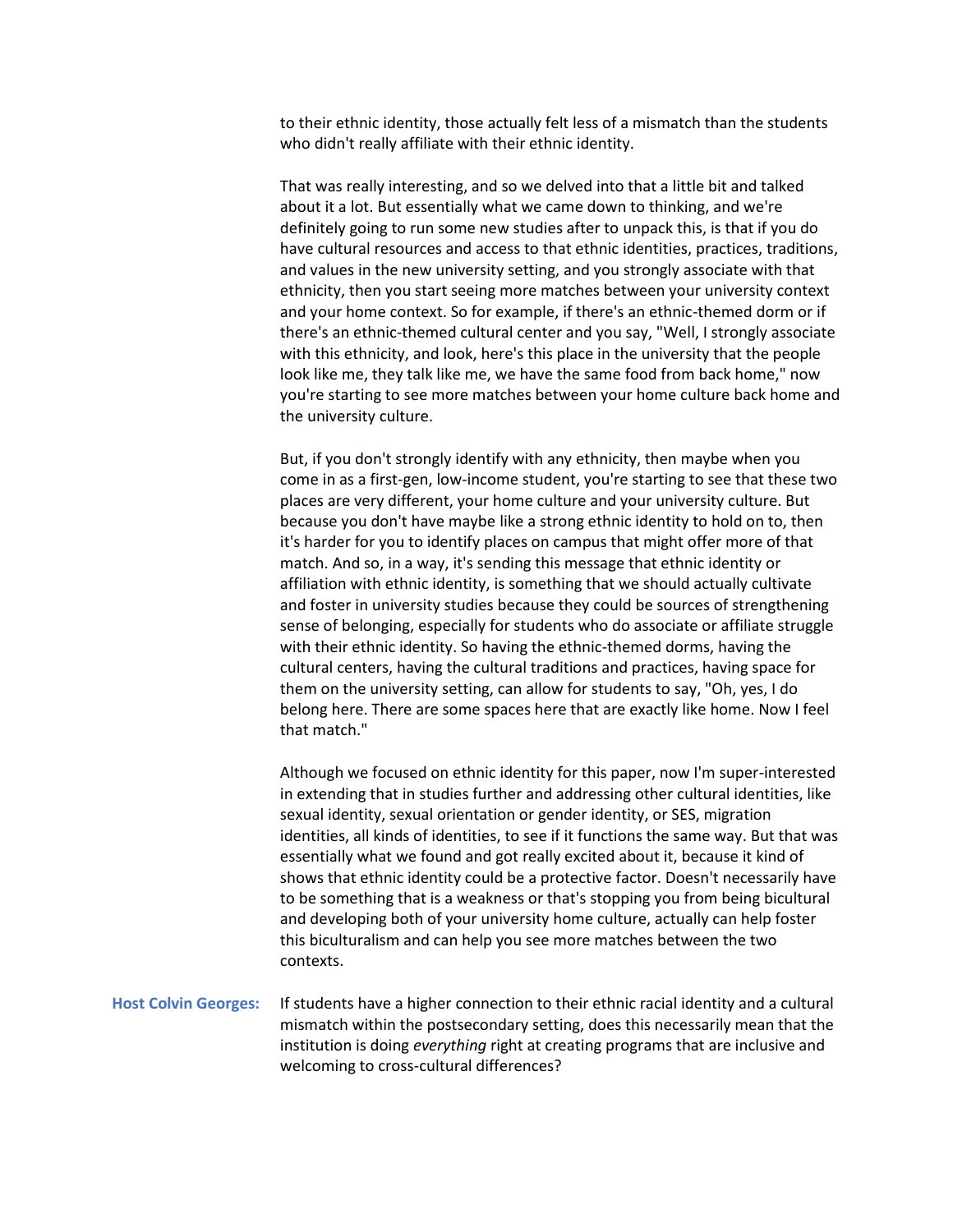**Nidia Ruedas-Gracia:** Probably not. If you strongly identify with ethnicity and you're still feeling a high cultural mismatch, then I would hypothesize, I would predict, that you're probably not seeing spaces, places, and people in that university that reflect your home culture. That could be, maybe there's not a cultural center for you or for your ethnic identity in that space. One participant from one of my studies before, he was like, "Yeah, they tried to do like an Asian cuisine night, but it was *not*. And maybe if they could have hired someone from back home to make this food, it would have been exactly that." So it wasn't genuine. And so the university could say, "But we have Asian cuisine every week," but it's not quite. And so, again, using the ethnicities and cultures as a resource can really help that out because now you spent a lot of money on something that's ineffective.

> And so, if you're seeing that your students are still reporting a lower cultural mismatch, then maybe it's time to reassess: What are the resources that we have and are they genuine? Are they really what we think they are or are we missing something? Is there a component to this that we haven't looked at or that we messed up in a way? And it's totally okay, again, be kind. You know, we can't always understand all the intersectional identities, so going back to the drawing board I think is *totally* fine and saying, "Whoops, we got that wrong, let's try that again." I think that's where movement actually happens, instead of saying, "Well, we have Asian cuisine."

- **Host Colvin Georges:** Is there anything else that an institution can do to create a sense of belonging for students that have experienced cultural mismatch with their college or university and home culture?
- **Nidia Ruedas-Gracia:** I think there's a lot. That's the beauty of it—I feel like there's a lot that we can do and can actually be quite fun. So, raising awareness or having space for people to tell their stories about their educational journeys or their cultural backgrounds. So, for example, in my class that I teach right now, I teach Ed Psych 201, and their first official assignment that they have to officially turn in is a storytelling project. And so, they tell each other and me about their educational trajectory up to now, now that they're college students, and how their identities have shaped that. So even just telling your story helps a lot. It helps me greatly to understand the students and where they're coming from, and understand their modes and traditions and practices.

But it also helps them. So some students have come up to me after the end of the semester and have said, "Hey, nobody ever asked me about *my* story coming to college, and it was actually really reflective to make a PowerPoint or a slideshow or a poem about how I grew up and how that influenced what I'm doing here. And I actually shared it with my roommate." Or "It was really interesting to hear other people's storytelling projects." And so, again, just raising awareness. It can be quite fun. I have a lot of fun reading over these storytelling projects. So I would say that going back to the drawing board and learning about the different cultures and identities can actually be enjoyed. It doesn't have to be a task or something that's seen as really hard or tough to do.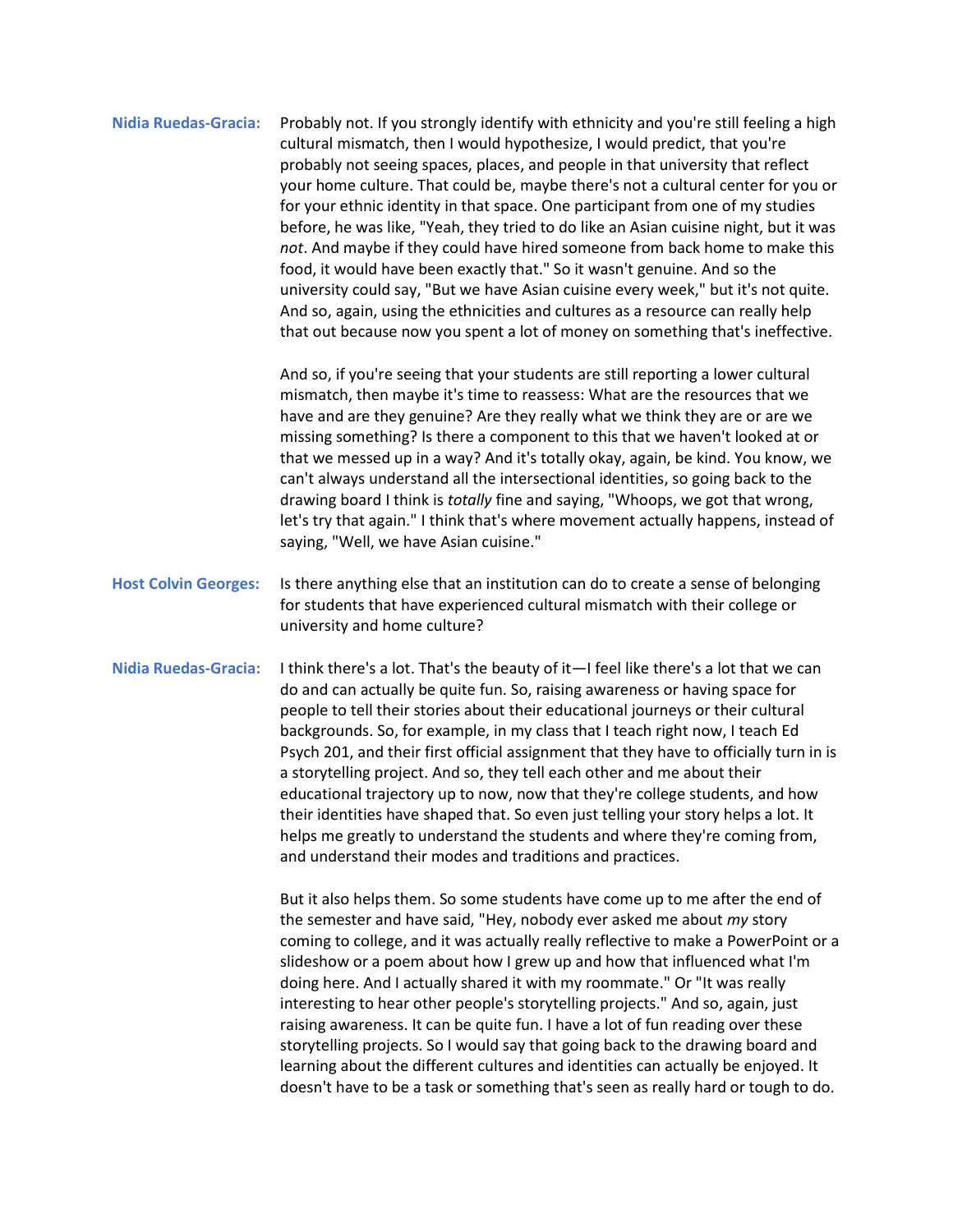**Host Colvin Georges:** To wrap up, I know throughout our conversation today we mainly focused on minoritization through the lens of race, but for this last question I wanted to ask about the multiple intersections of identity and what actions postsecondary institutions can take to equitably support the needs and foster a sense of belonging for students of color. As we know, students enter college with diverse needs and cultural backgrounds. These students hold multiple identities that are intersected, and some of which are marginalized. For example, being black, LGBTQ +, differently abled, from a low-income household, et cetera. Can you share a call for action with our listeners on how to support and advocate for these students as they attempt to persist and navigate chilly campus environments, where their psychological and physiological well-being is often at risk?

**Nidia Ruedas-Gracia:** Yeah, I guess my call for action would be twofold. The first part is a more, maybe reflective piece of it, and the second part is more actionable. So the first part, my call for action would be to step away from trying to put students in categories or boxes based on identity, and *really* try to maybe incorporate a framework that leans toward more intersectional identities or understanding intersectional identities. I know Hazel Markus talks about this in one of her books, but we are these cultural blends. So every individual is a cultural blend of their experiences and the way that they've moved in the social world. We can't really put someone, for example, in a box for African American or black students and say, "You all are experiencing it in this way," because within that group you're going to have people from different SES backgrounds, different gender identities, different religious backgrounds, even different immigration status. And so, you're going to get differences along that. So if we can step away from putting people in boxes and more look at intersectional identities, that could open up our frameworks and the way that we put on programs.

> But the more actionable thing, I think, is this is not something that's going to be easy to do, because again, even across universities you have different types of university cultures. So, this isn't just easy peasy, but something maybe that is more actionable would be to incorporate or include families and communities into the university setting. So sometimes it's easier to do. So you have some universities, kind of like here that it's a university town, so everything's kind of connected to the university. And you can bring in YMCA and you can bring in the school districts, and a lot of them are working with the university in some way, shape, or form. But there are other universities, like NYU, that it's in the city and there might not *be* that many connections with the communities around New York and the university. They do try very hard, but there's different universities and different cultural contexts.

> But the more that you can bring in the community into the university, I think the more effective some of this programming can be. So if you can, for example, again, I'm focusing on food here, but let's say that your dining hall staff, you choose people that are more representative of your university student demographic. You're more likely to make foods and understand food that are more representative of your demographic in terms of your students. So, really